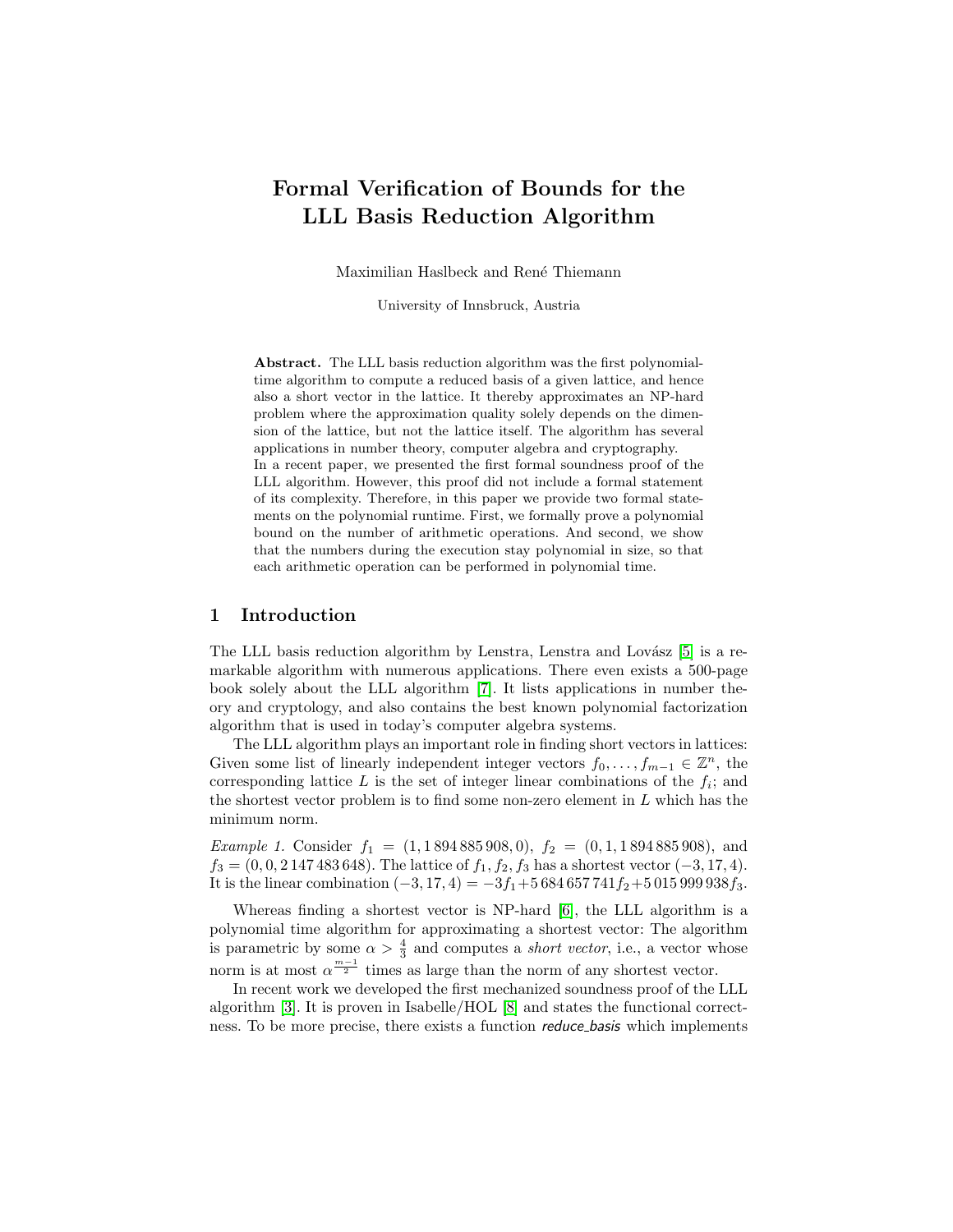the LLL algorithm; it is proven that the result of *reduce\_basis* is indeed reduced; and it is proven that the first vector of a reduced basis is short. However, there is no formal statement about the complexity of reduce basis.

To this end, we extend the existing formalization in two important directions:

– We define an extended version of reduce basis – reduce basis cost – which in addition to the result also returns the number of required arithmetic operations. We then show that the results of *reduce* basis cost and *reduce* basis are identical. And more importantly, we formally verify the following polynomial upper bound on the number of arithmetic operations. Here, A is the maximum squared norm of the input vectors, and Log is the logarithm of A w.r.t. the basis  $\frac{4\alpha}{4+\alpha}$ . Note that  $\text{Log}$  is polynomially bounded in the size of the binary representation of the input vectors. The reason is that the basis of the logarithm is larger than 1 because  $\alpha > \frac{4}{3}$ .

lemma reduce\_basis\_cost\_expanded: assumes  $A = max\_list$  (map (nat o sq\_norm) fs)

and Log  $A = nat \int log (4 \cdot of_{-}rat \alpha) / (4 + of_{-}rat \alpha))$  A shows cost (reduce\_basis\_cost fs)  $\leq$  $(4 \cdot m^2 + 3 \cdot m + (4 \cdot m^2 + 12 \cdot m) \cdot (1 + 2 \cdot m \cdot Log A)) \cdot n \cdot$  arith\_cost

– Since the cost of an arithmetic operation –  $\frac{arith\cos t}{ }$  – clearly depends on the size of the numbers, we also formally prove size bounds on the numbers that occur during the execution of the algorithm.

lemma combined\_size\_bound: assumes ...

and  $A = max_list$  (map (nat o sq\_norm) fs) and  $M = Max \{abs (fs \mid i \$ j) \mid i j. i < m \land j < n\}$ and  $x \in ...$  (\* description of numbers during run of algorithm \*) and quotient of  $x = (num, denom)$ and number  $\in$  {num, denom} shows  $log 2$  |number|  $\leq 2 \cdot m \cdot log 2 A + m + log 2 m$ and  $log 2$  |number|  $\leq 4 \cdot m \cdot log 2 (M \cdot n) + m + log 2 m$ 

Here,  $x$  is some number that occurs during the execution of the algorithm, number is the numerator or denominator of  $x$ , and the lemma states that the size of *number* is roughly  $\mathcal{O}(m \cdot \log_2(M \cdot n))$  where M is the maximum absolute value that occurs in the input fs.

We first recall the existing formalization in Section [2,](#page-2-0) then present details on the formal bound on the number of arithmetic operation in Section [3](#page-4-0) and finally illustrate the bounds on the size of the numbers in Section [4.](#page-7-0)

Our formal proofs are available in the development version of the AFP, theories LLL Complexity.thy and LLL Number Bounds.thy [\[2\]](#page-11-5). They are based on definitions and proofs from a textbook on computer algebra [\[11,](#page-11-6) Chapter 16].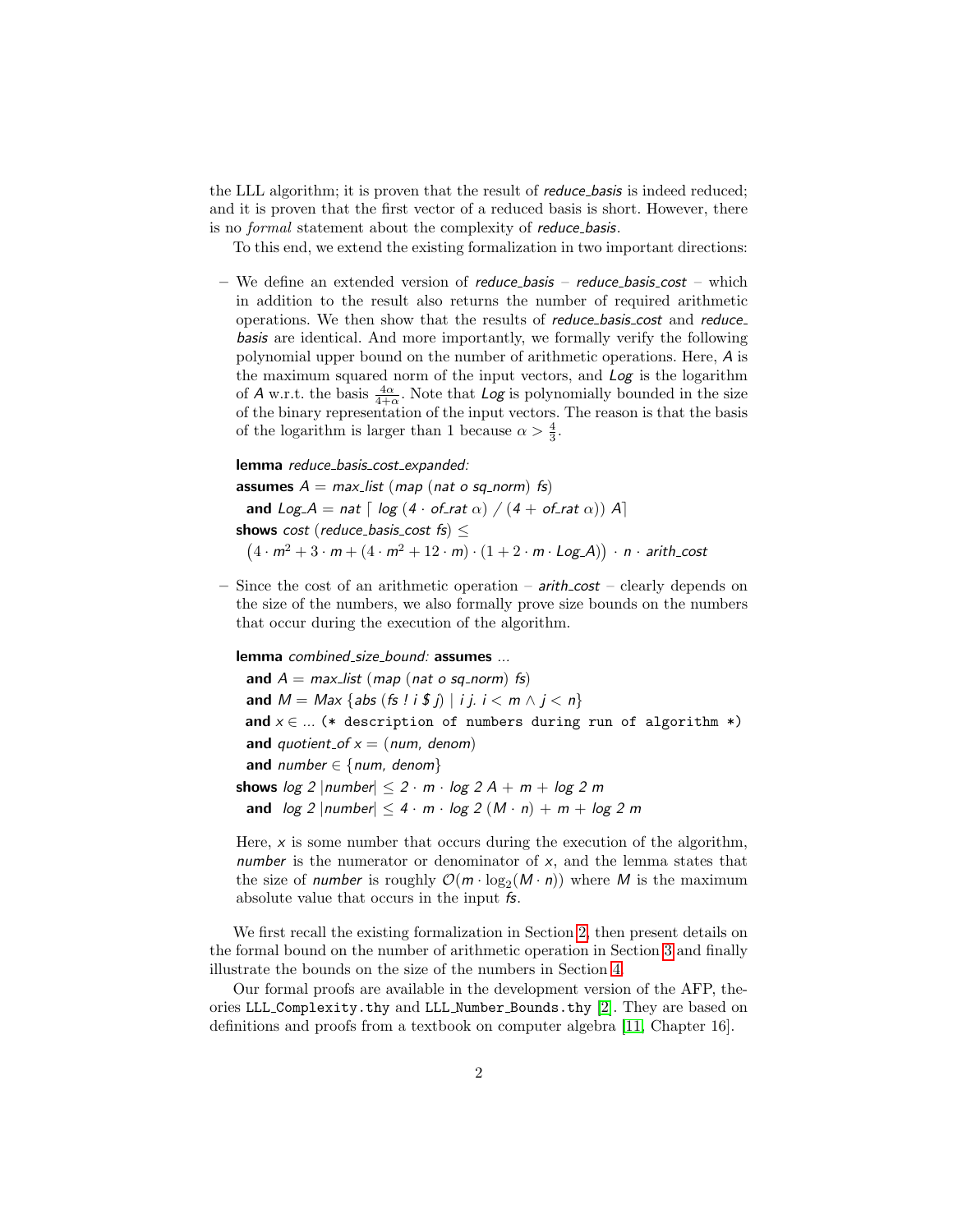## <span id="page-2-0"></span>2 The Formalized LLL Algorithm

In this section we briefly recapitulate the existing Isabelle/HOL formalization of the LLL algorithm.

One ingredient of the LLL algorithm is the Gram–Schmidt orthogonalization (GSO) procedure. It takes a list of linearly independent vectors  $f_0, \ldots, f_{m-1}$ from  $\mathbb{R}^n$  or  $\mathbb{Q}^n$  as input, and returns an orthogonal basis  $g_0, \ldots, g_{m-1}$  for the space that is spanned by the input vectors. In this case, we also write that  $g_0, \ldots, g_{m-1}$  is the GSO of  $f_0, \ldots, f_{m-1}$ . This procedure has already been formalized in Isabelle as a function gram schmidt when proving the existence of Jordan normal forms [\[10\]](#page-11-7).

The formalization of the LLL algorithm follows the pseudo-code presented in Algorithm [1.](#page-2-1) Here,  $\lfloor x \rfloor = \lfloor x + \frac{1}{2} \rfloor$  is the integer nearest to x;  $u \cdot v$  is the inner product of vectors u and v, and  $||u||^2 = u \cdot u$  is the squared Euclidean norm of u. Moreover, the function  $\mu$  is defined as follows where f and q always refer to the current values of  $f$  and  $g$  in Algorithm [1.](#page-2-1)

<span id="page-2-7"></span>
$$
\mu_{i,j} := \begin{cases}\n1 & \text{if } i = j \\
0 & \text{if } j > i \\
\frac{f_i \cdot g_j}{\|g_j\|^2} & \text{if } j < i\n\end{cases}
$$
\n(1)

#### Algorithm 1: The LLL basis reduction algorithm, verified version

<span id="page-2-6"></span><span id="page-2-4"></span><span id="page-2-2"></span><span id="page-2-1"></span>**Input:** A list of linearly independent vectors  $f_0, \ldots, f_{m-1} \in \mathbb{Z}^n$  and  $\alpha > \frac{4}{3}$ **Output:** A basis that generates the same lattice as  $f_0, \ldots, f_{m-1}$  and is reduced w.r.t.  $\alpha$ 1  $i := 0; g_0, \ldots, g_{m-1} := \text{gram\_schmidt } f_0, \ldots, f_{m-1}$ 2 while  $i < m$  do 3 for  $j = i - 1, ..., 0$  do 4  $f_i := f_i - \lfloor \mu_{i,j} \rfloor \cdot f_j$  $\quad \quad \textbf{if} \ \ i>0 \wedge \|g_{i-1}\|^2 > \alpha \cdot \|g_i\|^2 \ \textbf{then}$ 6  $g'_{i-1} := g_i + \mu_{i,i-1} \cdot g_{i-1}$ 7  $g'_i := g_{i-1} - \frac{f_{i-1} \cdot g'_{i-1}}{\|g'_{i-1}\|^2} \cdot g'_{i-1}$ 8  $(i, f_{i-1}, f_i, g_{i-1}, g_i) := (i - 1, f_i, f_{i-1}, g'_{i-1}, g'_i)$ else 9  $i := i + 1$ 10 return  $f_0, \ldots, f_{m-1}$ 

<span id="page-2-5"></span><span id="page-2-3"></span>Algorithm [1](#page-2-1) has been formalized in Isabelle as follows where the presentation in this paper hides some refinements. Throughout the paper, we are presenting Isabelle source which reside in a context that fixes the approximation factor  $\alpha$ , the dimensions n and m, and the basis  $f_{s_{init}}$  of the initial lattice L.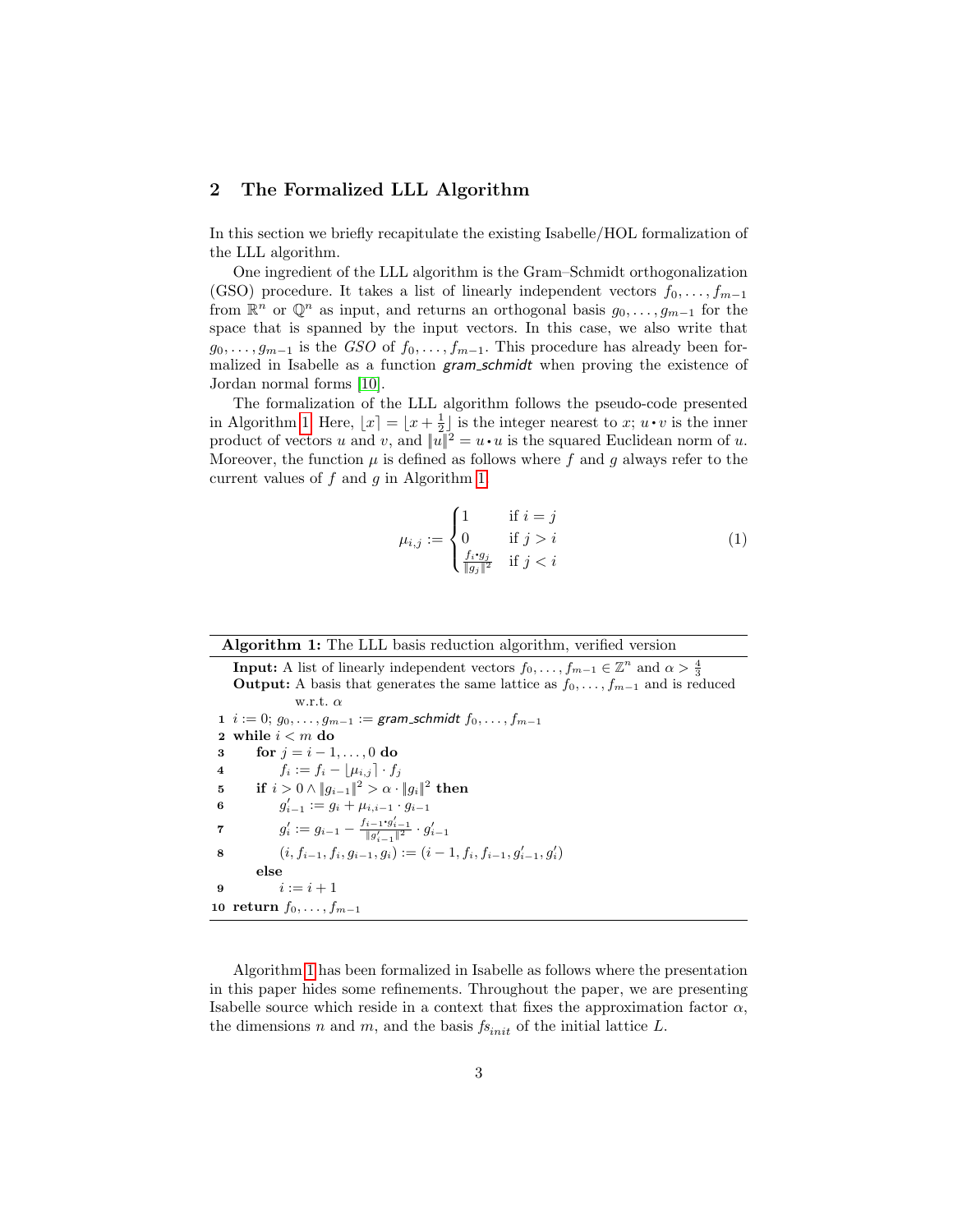**type\_synonym** state = nat  $\times$  int vec list  $\times$  rat vec list

definition *basis\_reduction\_step* :: state  $\Rightarrow$  state where basis reduction step = ... (\* implementation of lines 3−9 \*)

partial function (tailrec) basis reduction main :: state  $\Rightarrow$  state where basis\_reduction\_main state = (case state of  $(i, fs, gs) \Rightarrow$ if  $i < m$ then basis reduction main (basis reduction step state) else state)

definition reduce\_basis :: int vec list  $\Rightarrow$  int vec list where reduce basis  $fs = (let g_s = gram\_schmidt (RAT fs) in$ 

case basis\_reduction\_main (i, fs, gs) of  $($ , fs',  $) \Rightarrow f$ s')

– We define an Isabelle type state, which is just a triple  $(i, fs, gs)$  which stores the index i, the lattice basis  $f_0, \ldots, f_{m-1}$  as a list of vectors fs, and the GSO  $g_0, \ldots, g_{m-1}$  as list of vectors gs.

Note that the triple representation is a simplified version of the actual formalization. In reality, we also store the norms of each  $g_i$  and split the lists fs and  $gs$  at position i so that accessing the *i*-th element can be done in constant time.

- The body of the while-loop, i.e., lines  $3-9$  $3-9$  is modelled by a function basis. reduction step where we omit further details.
- The while-loop itself is modelled as partial function basis reduction main. Note that it is not terminating, since the termination depends on valid inputs, e.g., it will not terminate for  $\alpha = 0$ . Putting these assumptions into the context might be possible for proving properties of the LLL algorithm, but will prevent code-generation.
- $-$  The full algorithm is available as function *reduce basis* which starts the loop after computing the initial GSO, and then just returns the final integer basis  $f_0, \ldots, f_{m-1}$ . Here, RAT converts a list of integer vectors into rational vectors.

The key correctness property of the LLL algorithm is present in the following lemma:

lemma basis\_reduction\_step:

assumes LLL invariant (i, fs, gs) and  $i < m$ and basis\_reduction\_step  $\alpha$  (i, fs, gs) = (i', fs', gs') shows  $LLL$  invariant  $(i', fs', gs')$ and LLL\_measure  $(i', fs', gs') < LLL$  measure  $(i, fs, gs)$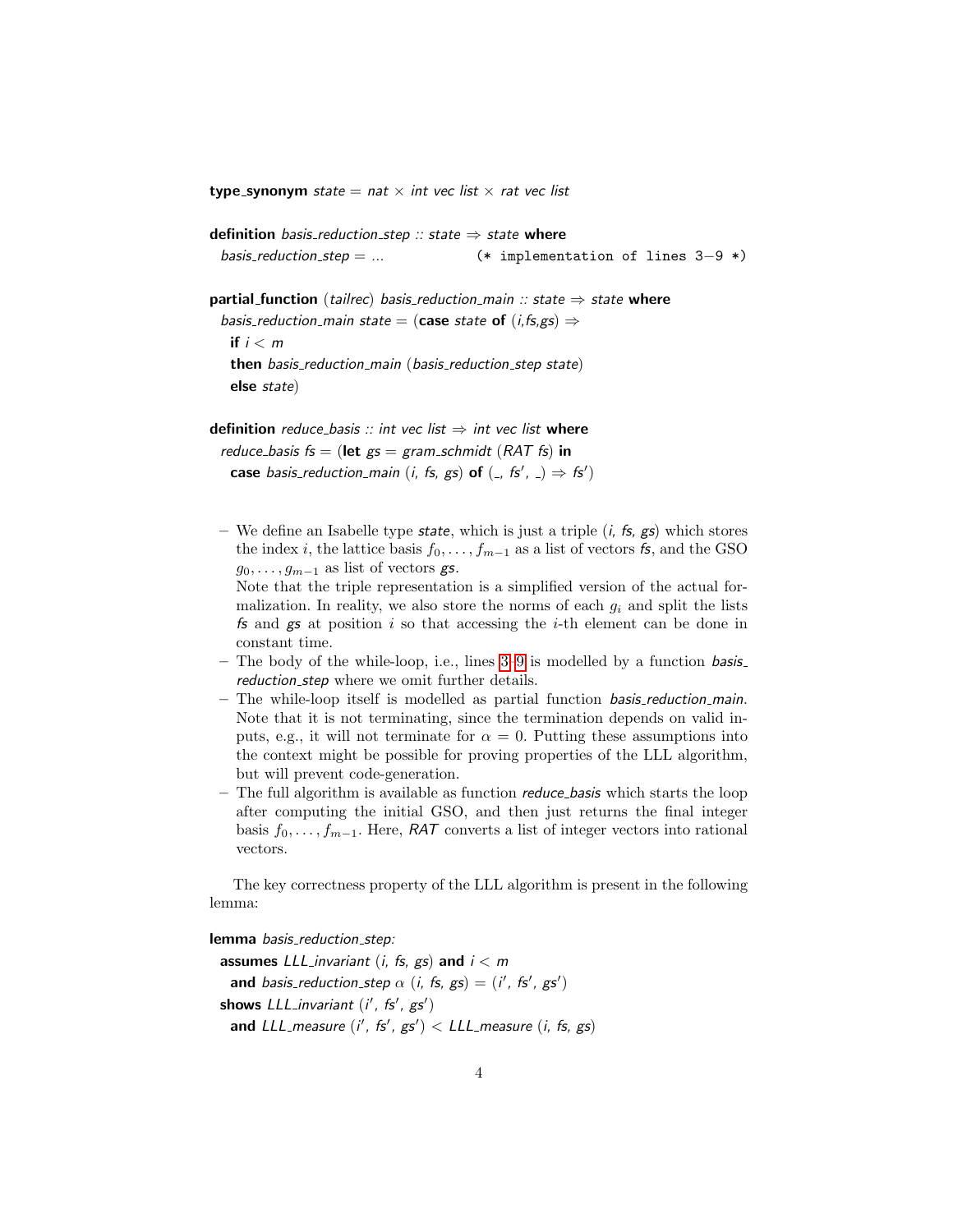It states that the invariant is preserved in the while-loop and that in each iteration the measure decreases. In the upcoming definition of the invariant, lin  $\mathbf{i}$  indpt list is a predicate expressing linear independence. The predicate reduced k gs ( $\mu$  (RAT fs)) demands that the first k vectors of fs and gs are reduced, i.e., in particular  $\mu_{i,j} \leq \frac{1}{2}$  for all  $j < i < k$  where  $\mu_{i,j}$  refers to the current values of fs and gs.

definition *LLL* invariant (*i*, *fs*,  $gs$ ) = ( gram\_schmidt (RAT fs) = gs  $\wedge$ lin\_indpt\_list (RAT fs)  $\wedge$ lattice\_of  $fs =$  lattice\_of  $fs$ \_init  $\wedge$ length  $fs = m \wedge$ reduced i gs ( $\mu$  (RAT fs)) ∧  $i \leq m$ )

Based on the lemma *basis reduction step*, one can easily prove crucial properties of the LLL algorithm where A is the maximum squared norm of the initial lattice basis  $f_{s_{init}}$ .

- 1. The resulting basis is reduced and is a basis for the same lattice as the initial basis.
- 2. The algorithm terminates, since the *LLL* measure is decreasing in each iteration.
- 3. The number of loop iterations is bounded by  $LLL$  measure (*i*, fs, gs) when invoking the algorithm on inputs  $(i, fs, gs)$ , so *reduce basis* requires at most LLL measure  $(i, fs, gs)$  many iterations.
- 4. LLL\_measure  $(i, fs, gs) \le m + 2 \cdot m \cdot m \cdot log\left(\frac{4 \cdot \alpha}{4 + \alpha}\right)$  A

These properties have all been stated and proven in the ITP paper [\[3\]](#page-11-3). Moreover, since every while-loop iteration requires  $\mathcal{O}(m \cdot n)$  many arithmetic operations, one can derive a total bound of  $\mathcal{O}(m^3 \cdot n \cdot \log A)$  arithmetic operations.

However, this has not been done formally, moreover there is no proven bound on the values of  $f_i$ ,  $g_i$  and  $\mu_{i,j}$ .

# <span id="page-4-0"></span>3 A Formally Verified Bound on the Number of Arithmetic Operations

In this section we provide details on how lemma *reduce basis cost expanded* was proven.

The first step to be able to reason about the number of arithmetic operations is to extend the whole algorithm by annotating and collecting costs. To this end, we use following cost model.

– We only count arithmetic operations, namely those that occur in vector operations.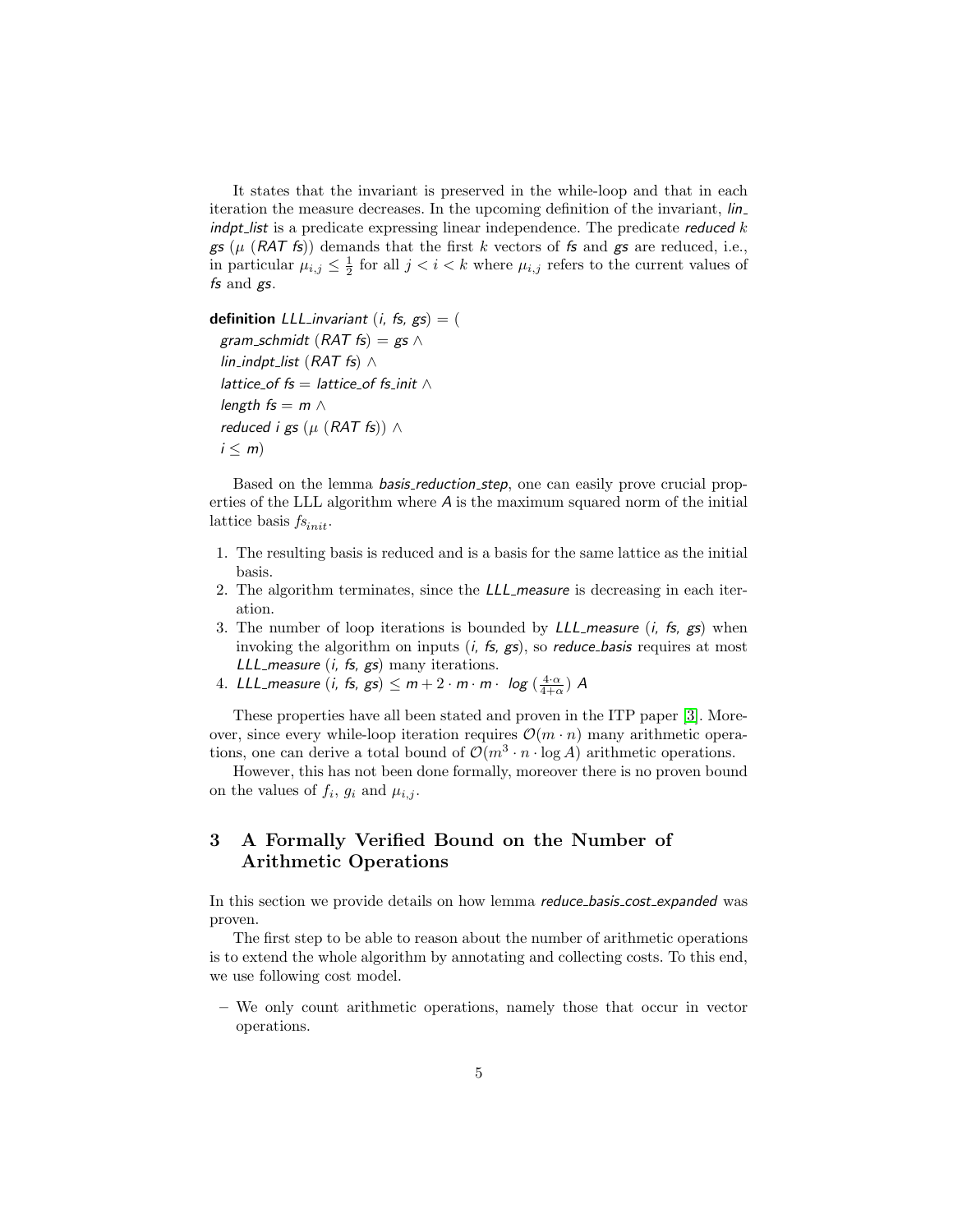- We use a parameter arith cost for the cost of an arithmetic operations. It does not distinguish between rational and integer operations.
- An inner product and squared-norm calculation has costs  $2 \cdot n \cdot$  arith-cost since there are n multiplications and n−1 additions to be performed. Vector addition and scalar multiplication has a cost of  $n \cdot$  arith cost.

To integrate this model formally, we use a simple approach. It has the advantage that it was very easy to integrate on top of the existing formalization: the formalization of this section requires only 450 lines and was finished within two days.

- We use a type 'a cost = 'a  $\times$  nat to represent a result of type 'a in combination with a cost for computing the result.
- For every Isabelle function  $f$  :: ' $a \Rightarrow 'b$  that is used to define the LLL algorithm, we define a corresponding extended function  $f\text{-}cost :: 'a \Rightarrow 'b \text{ cost.}$ These extended functions use pattern matching to access the costs of subalgorithms, and then return a pair where all costs are summed up.
- In order to state correctness, we define two selectors *cost :: 'a cost*  $\Rightarrow$  *nat* and result ::  $'a \cos t \Rightarrow 'a$ . Then soundness of f cost is split into two properties. The first one states that the result is correct: result  $(f\text{-}cost x) = f x$ , and the second one provides a cost bound cost  $(f\text{-}cost x) \leq ...$

We did not use state monads – which accumulate the costs – to model the functions *f* cost. The reason is that we would then always have to break the monad abstraction in order to formally prove the cost bounds.

We illustrate our approach using two example functions where *basis\_reduction\_* swap cost implements lines [6](#page-2-4)[–8](#page-2-5) of Algorithm [1,](#page-2-1) and basis reduction main cost is an annotated version of *basis reduction main* as it is defined in Section [2.](#page-2-0)

fun basis\_reduction\_swap\_cost  $(i, fs, gs) = ($ case compute\_mu\_cost fs gs i (i-1) of  $(*$  compute  $\mu_{i,i-1} *$  $(mu, c1) \Rightarrow$  let (\* c1: costs of sub-routine \*)  $gi = ...;$  (\* extract  $q_i$  from gs \*)  $\text{gim1} = ...;$  (\* extract  $g_{i-1}$  from gs \*)  $\text{gim1}' = \text{gi} + \text{mu} \cdot \text{gim1};$  (\* count 2n operations \*) ...;  $c2 = (2 + ...) \cdot n \cdot \text{arith-cost}$  (\* c2: local costs in let \*) in  $((i-1, fs', gs')$  $(*$  sum up costs  $*)$ 

**function** basis\_reduction\_main\_cost state = (case state of  $(i, fs, gs) \Rightarrow$ if  $i < m \wedge LL$  invariant state (\* new: enforce invariant \*) then case basis\_reduction\_step\_cost state of  $(statel, c1) \Rightarrow$  (\* c1: cost for one loop iteration \*) case basis\_reduction\_main\_cost state1 of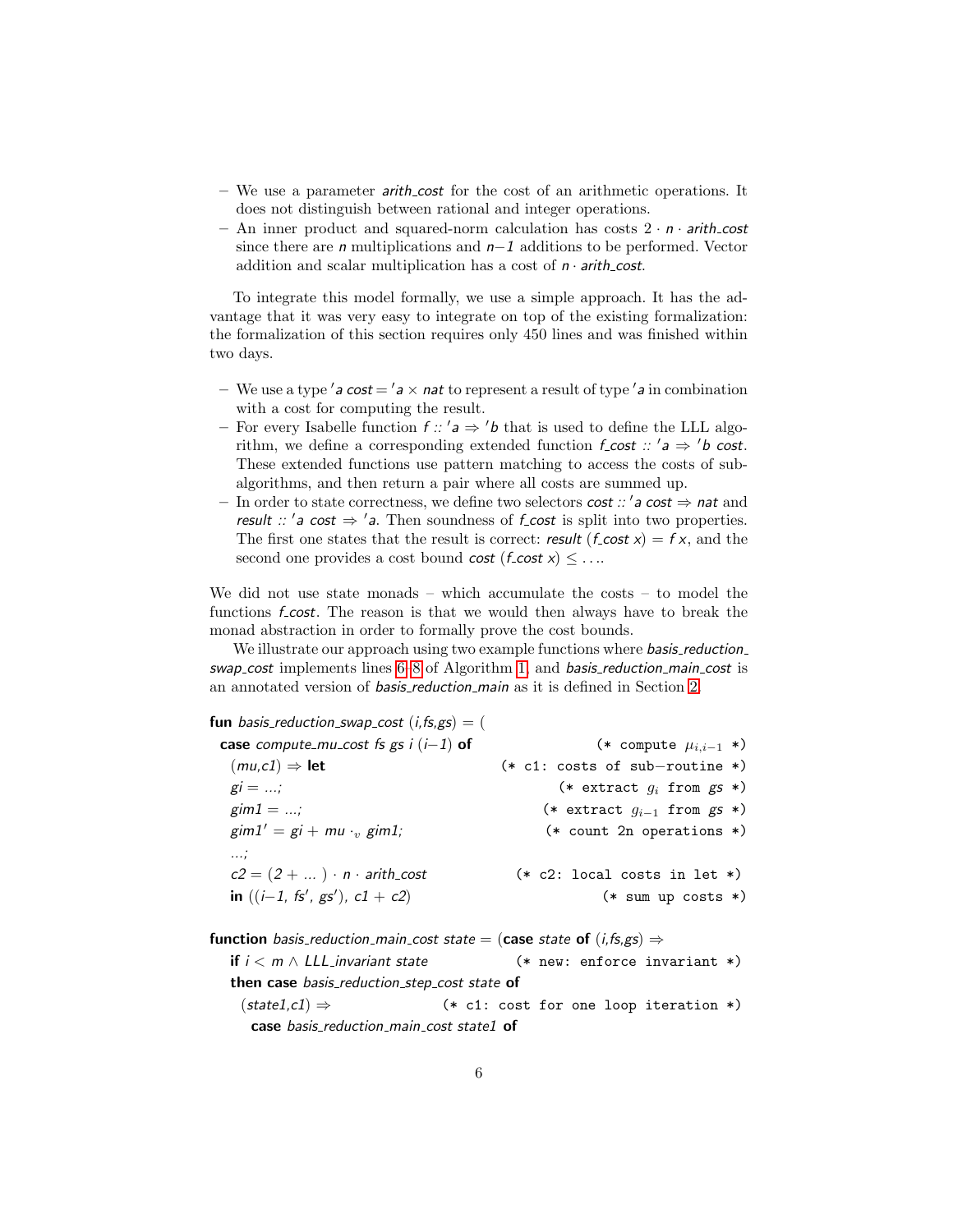| $(state2,c2) \Rightarrow$ | $(* c2: cost for recursion *)$ |
|---------------------------|--------------------------------|
| $(state2, c1 + c2)$       | $(*$ sum costs $*)$            |
| else $(state, 0)$         | $(* 0 \text{ costs } *)$       |

The function *basis reduction swap cost* is the usual case: one invokes subalgorithms recursively and extracts their costs by pattern matching on pairs (here: c1), one does some local operations and manually annotates the costs for them (here: c2), and finally returns the pair of the computed result and the total cost.

Of course, one should validate the definitions, i.e., carefully inspect whether the formal cost definitions really match the intended cost model. However, verification of the desired soundness properties is then just a simple exercise.

## lemma basis\_reduction\_swap\_cost:

result (basis\_reduction\_swap\_cost state)  $=$  basis\_reduction\_swap state cost (basis\_reduction\_swap\_cost state)  $\leq 12 \cdot n \cdot$  arith\_cost

The function *basis\_reduction\_main\_cost* is a bit more interesting. Note that the corresponding function *basis reduction main* was defined as a *tail-recursive* **partial\_function**. However, *basis\_reduction\_main\_cost* is no longer tail-recursive since it has to adjust the costs from  $c^2$  to  $c^2 + c^2$ . As a consequence, basis reduction main cost cannot be defined via **partial function**, and instead we use the **function** command which requires a termination proof.

Recall that it depends on the input arguments whether the main loop is terminating or not. Therefore, to actually ensure termination we add the condition that the state must satisfy the invariant. Then we prove termination by a decrease of *LLL* measure by using lemma *basis reduction step*. In order to get rid of the second precondition of the lemma – **basis** reduction step  $\alpha$  (i, fs, gs) =  $(i', f s', g s')$  – we utilize the soundness lemma for basis\_reduction\_step\_cost which includes the property result (basis reduction step cost state) = basis reduction step state.

Although the reasoning for *basis\_reduction\_main\_cost* is a bit more complicated than the one for *basis\_reduction\_swap\_cost*, the final statement is similar easy. In the statement, *body\_cost* and *num\_loops* are constants which encapsulate arithmetic expressions for the bounds.

lemma basis\_reduction\_main\_cost: assumes LLL\_invariant state

shows result (basis\_reduction\_main\_cost state) = basis\_reduction\_main state and cost (basis\_reduction\_main\_cost state)  $\leq$  body\_cost  $\cdot$  num\_loops

In the same way we also define the final function reduce basis cost and prove its soundness and cost bound, e.g. the lemma reduce basis cost expanded from the introduction. As final remark in this section, we do not want to hide that this lemma – our first main result – has some (obvious) assumptions that have not been mentioned in the introduction:  $\alpha > \frac{4}{3}$ ,  $m \neq 0$ , length fs = m, and lin inpdt\_list (RAT fs).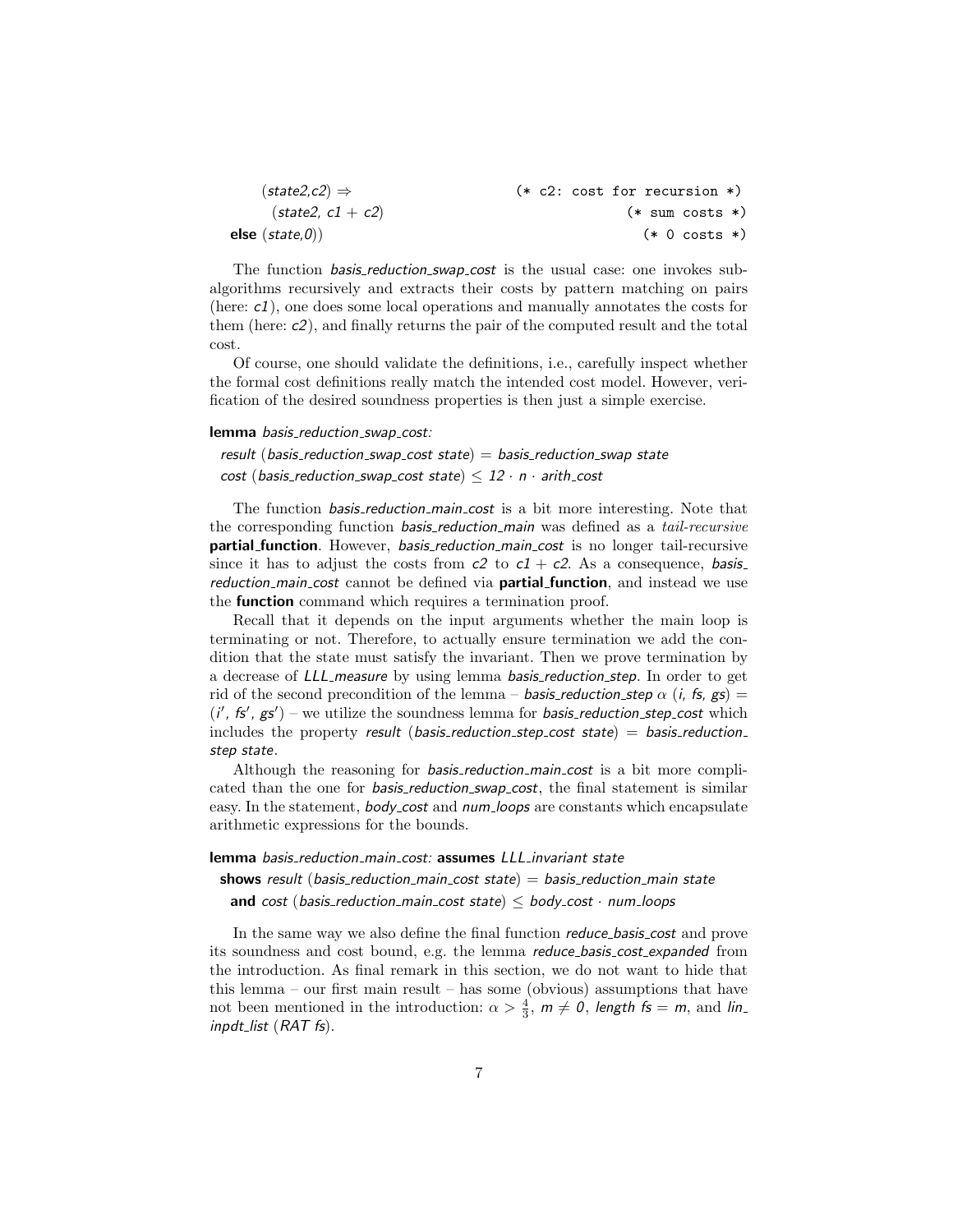## <span id="page-7-0"></span>4 Bounds on the Numbers in the LLL Algorithm

Whereas the previous section provides a formally verified upper bound on the number of arithmetic operations, in this section we consider the costs of each individual arithmetic operation. To be more precise, we formally derive bounds on the  $f_i$ ,  $g_i$ , and  $\mu_{i,j}$ . Whereas the bounds for  $g_i$  will be valid throughout the whole execution of the algorithm, the bounds for the  $f_i$  depend on whether we are inside the or outside the for-loop in lines [3–](#page-2-2)[4:](#page-2-6) within the for-loop the value of the  $||f_i||$  can get slightly larger than outside the loop.

To formally verify bounds on the numbers, we first define a stronger invariant which includes the conditions  $f_{\text{bound}}$  outside fs and  $g_{\text{bound}}$  gs.

**definition** f bound outside k fs =  $(\forall i < m)$ .  $\|$  fs !  $i\|^2 \le$ (if outside  $\vee k \neq i$  then  $A \cdot m$  else  $4^{m-1} \cdot A^m \cdot m^2$ )) **definition** g\_bound gs =  $(\forall i < m$ . ||gs ! i||<sup>2</sup>  $\leq$  A) **definition** LLL bound invariant outside  $(i, fs, gs) =$ (LLL\_invariant i fs  $\wedge$  f\_bound outside i fs  $\wedge$  g\_bound gs)

Note that LLL bound invariant does not enforce a bound on the  $\mu_{i,j}$ , since such a bound can be derived from the bounds on  $f_s$  and  $g_s$ . Here, we use the Gramian determinant which is the determinant of the Gramian matrix M. Given a set of vectors  $v_1, \ldots, v_n$  the entries of M are  $M_{ij} = v_i \cdot v_j$ . There are multiple ways to define and describe the Gramian matrix and determinant in Isabelle:

definition *Gramian\_matrix fs k* = (let  $M=$  mat k n ( $\lambda(i,j)$ . (fs ! i)  $\oint j$ ) in  $M\cdot M^T$ 

definition Gramian determinant fs  $k = det$  (Gramian matrix fs k)

lemma assumes  $k < m$ shows Gramian matrix fs  $k = mat k k (\lambda(i, i))$ . fs  $(i \cdot fs(i)$ 

lemma Gramian determinant:

assumes LLL invariant (i, fs, gs) and  $k \le m$ shows *Gramian\_determinant fs k* =  $(\prod j < k$ . ||gs !  $j$ ||<sup>2</sup>)

Apart from our use case, the Gramian determinant also appears when proving the termination of the LLL algorithm, since it is used to define LLL measure.

With the definition of the Gramian determinant and bounds on the vectors in fs we can derive bounds on all  $\mu_{i,j}$  where  $j < i$ :

lemma mu\_bound\_Gramian\_determinant:

assumes  $i < i$  and  $i < m$ shows  ${(\mu\; f\!s\; i\; j)}^2 \leq \; G$ ramian\_determinant fs  $j\;\cdot\; \|f\!s\;!\; i\|^2$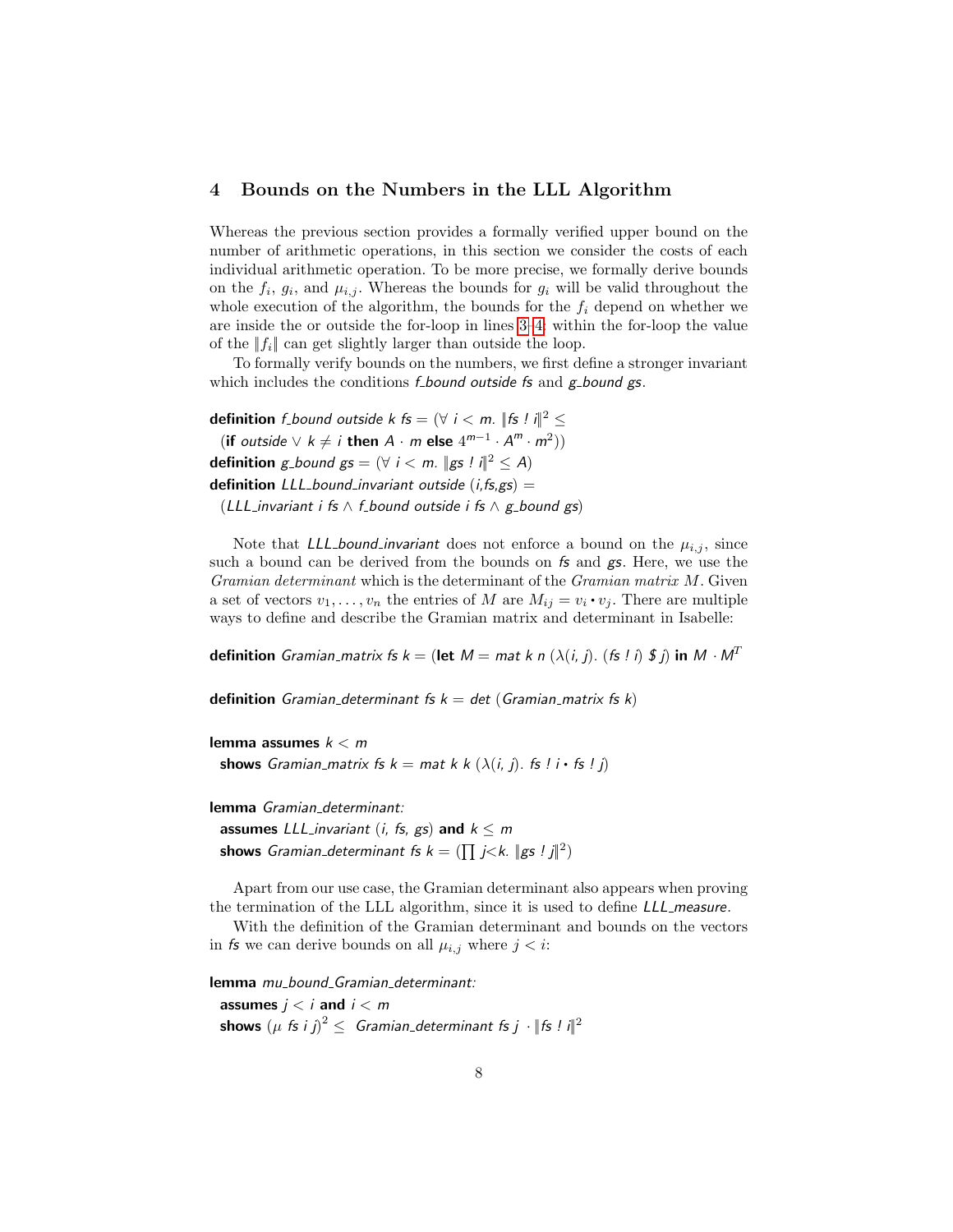The proof of this fact is rather straightforward and follows closely the one from [\[11,](#page-11-6) Chapter 16]. The proof uses Cauchy's inequality  $(\|u \cdot v\|^2 \leq \|u\|^2 \cdot \|v\|^2)$ which we had to show for our vector library.

Bounds on the Gramian determinants can be directly derived from the lemma Gramian determinant and  $g$ -bound  $gs$ :

## lemma Gramian determinant bound:

assumes LLL invariant (i, fs, gs) and g bound gs and  $k < m$  ${\sf shows}$  Gramian\_determinant fs  $k\leq \textit{A}^k$ 

Note that *f* bound outside *fs* clearly gives a bound on the sizes of the values in each vector  $f_i$ . However, the situation is less clear for **g**-bound **gs**: even if  $||g_i||^2$ is bounded, this does not imply a bound on the numerators and denominators of each number. The same is true for all  $\mu_{i,j}$ .

To derive bounds on the numerators and denominators appearing in the LLL algorithm, Cramer's lemma becomes important. Although this lemma is already available in the Isabelle distribution, there are two obstacles before we can use it in our proof.

lemma cramer\_lemma\_distribution: fixes  $A :: real^{\prime\prime}n^{\prime\prime}n$ shows det (replace\_col\_hma A  $(A \cdot v x)$  k) = x \$ k · det A

The first problem is that Cramer's lemma is available in HOL-analysis which uses Harrison's technique to represent vector dimensions via type variables [\[4\]](#page-11-8). In contrast, the whole LLL algorithm is formalized using the matrix- and vectorlibrary of the AFP-entry [\[9\]](#page-11-9) where the dimension is a natural number.

To solve this first problem, we mainly use a recent connection that permits to transfer theorems between the two matrix libraries [\[1,](#page-11-10) Section 4]. In our application, it just requires one additional transfer-rule to establish a link between the two constants in the two libraries that replace a row by a matrix. This transferrule is easy to prove, and afterwards Cramer's lemma can be transferred immediately: The following Isabelle source contains the full proof for lemma *cramer* lemma\_real.

#### lemma HMA\_M\_replace\_col[transfer\_rule]:

| (HMA_M ===> HMA_V ===> HMA_I ===> HMA_M) |  |  |                                   |  |
|------------------------------------------|--|--|-----------------------------------|--|
| replace_col replace_col_hma              |  |  | (* simple proof, not displayed *) |  |

lemma cramer\_lemma\_real: fixes A :: real mat

assumes  $A \in$  carrier\_mat n n and  $x \in$  carrier\_vec n and  $k < n$ 

shows det (replace\_col A  $(A \cdot v x)$  k) =  $x$  \$ k · det A

using assms cramer\_lemma\_distribution[untransferred, cancel\_card\_constraint] by auto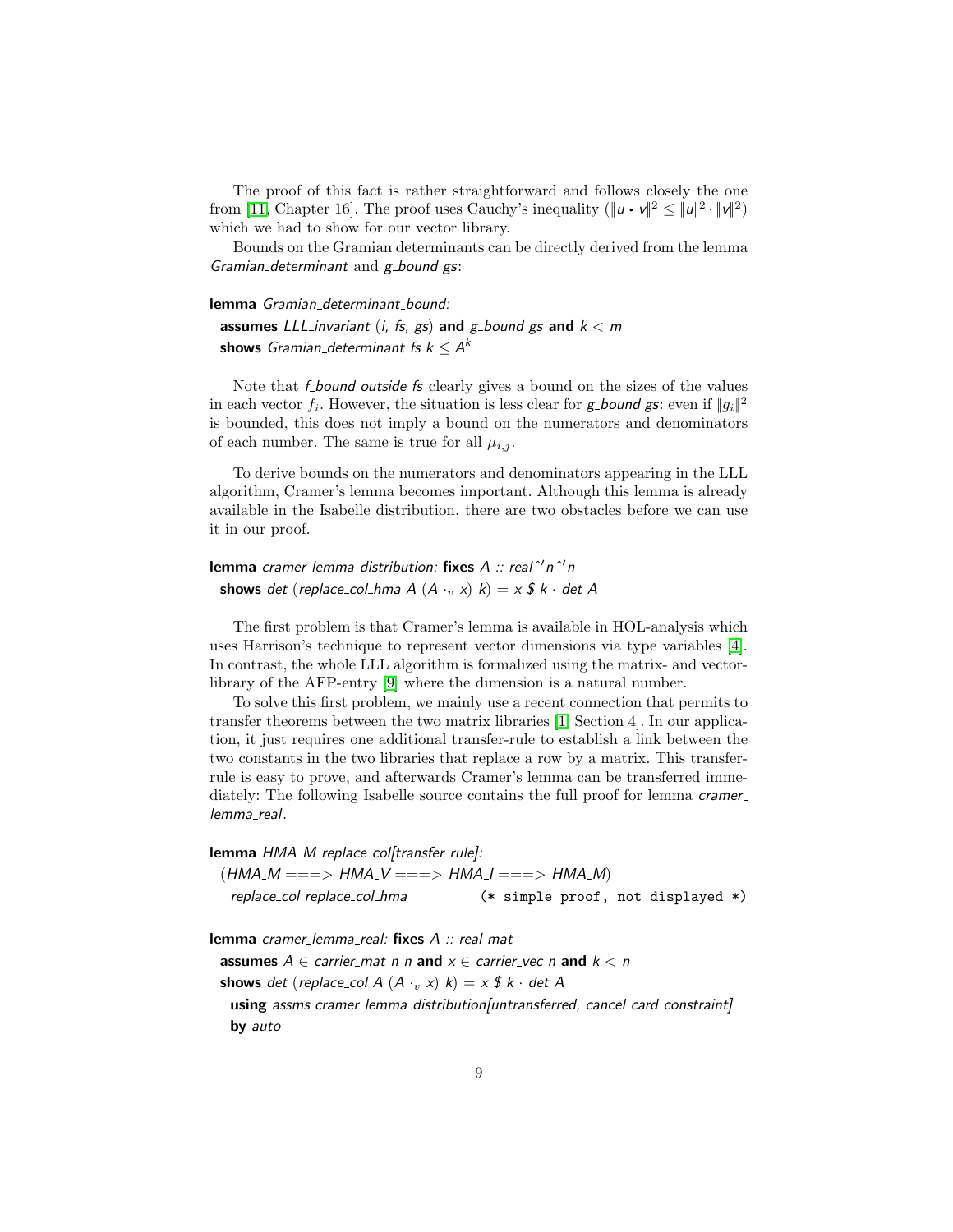The second problem is that Cramer's lemma in HOL-analysis is only available for real-valued vectors and matrices, but we need it for rational numbers. Here, we use existing homomorphism lemmas for determinants and matrix multiplication, to obtain Cramer's lemma for rational matrices. The resulting lemma is exactly like cramer\_lemma\_real, except that  $A$  :: rat mat.

The  $g_i$  are defined recursively with  $g_i = f_i - \sum_{j with the definition$ of  $\mu_{ij}$  from [1.](#page-2-7) We can then prove that there exists a definition of  $g_i$  which is not based on the other vectors from gs and only on vectors from fs. We label the parameters in these new equations with  $\lambda_{ij}$  and attain the definition  $g_i = f_i - \sum_{j < i} \lambda_{ij} f_j$ . Each  $g_i$  is orthogonal to every  $f_l$  with  $l < i$  and therefore  $f_l \cdot g_i = f_l \cdot \dot{f}_i - \sum_{j So the  $\lambda_{ij}$  form a solution to a system of$ linear equations:

$$
\underbrace{\begin{pmatrix} f_1 \cdot f_1 & \dots & f_1 \cdot f_{i-1} \\ \vdots & \ddots & \vdots \\ f_{i-1} \cdot f_1 & \dots & f_{i-1} \cdot f_{i-1} \end{pmatrix}}_{=M=\text{Gramian-determinant }fs} \cdot \underbrace{\begin{pmatrix} \lambda_{i1} \\ \vdots \\ \lambda_{i(i-1)} \end{pmatrix}}_{=L} = \underbrace{\begin{pmatrix} f_1 \cdot f_i \\ \vdots \\ f_{i-1} \cdot f_i \end{pmatrix}}_{=F}
$$

The coefficient matrix M on the left hand side where  $M_{ij} = f_i \cdot f_j$  is exactly the Gramian matrix of fs and i. With Cramer's lemma we deduce

$$
\lambda_{ij} \cdot \text{Gramian\_determinant fs } i = L \, \text{$ j \cdot det $M$}
$$
\n
$$
= \det \text{ (replace\_col $M \, (M \cdot_v \, L) \, j$)}
$$
\n
$$
= \det \text{ (replace\_col $M \, F \, j$)}
$$

The matrix replace col M  $F$  j only has inner products of the vectors in fs as entries and these are of course integers. Then the determinant is also an integer and  $\lambda_{ij}$  · Gramian determinant fs  $i \in \mathbb{Z}$ . Unfolding the definition of  $g_i$ where  $g_i = f_i - \sum_{j < i} \lambda_{ij} f_j$  in Gramian determinant fs i  $\cdot_v \ g_i$  leaves us with sums and differences only consisting of integers. We have therefore proven the following lemma:

## lemma

assumes  $LLL$  invariant  $(k, gs, fs)$ and  $i < m$  and  $j < n$ shows (Gramian determinant fs i  $\cdot_v$  gs ! i)  $\mathfrak{F}$  j  $\in \mathbb{Z}$ 

In the following we define  $d_j = \textit{Gramian}\_\textit{determinant}$  fs j. Considering lemma Gramian determinant we have  $\frac{d_{j+1}}{d_j} = ||g_j||^2$  and with the previous lemma we deduce and state in Isabelle:

$$
d_{j+1}\mu_{i,j} = d_{j+1} \frac{f_i \cdot g_j}{\|g_j\|^2} = d_{j+1} \frac{f_i \cdot g_j}{d_{j+1}/d_j} = d_j(f_i \cdot g_j) = f_i \cdot (d_j \cdot_v g_j) \in \mathbb{Z}
$$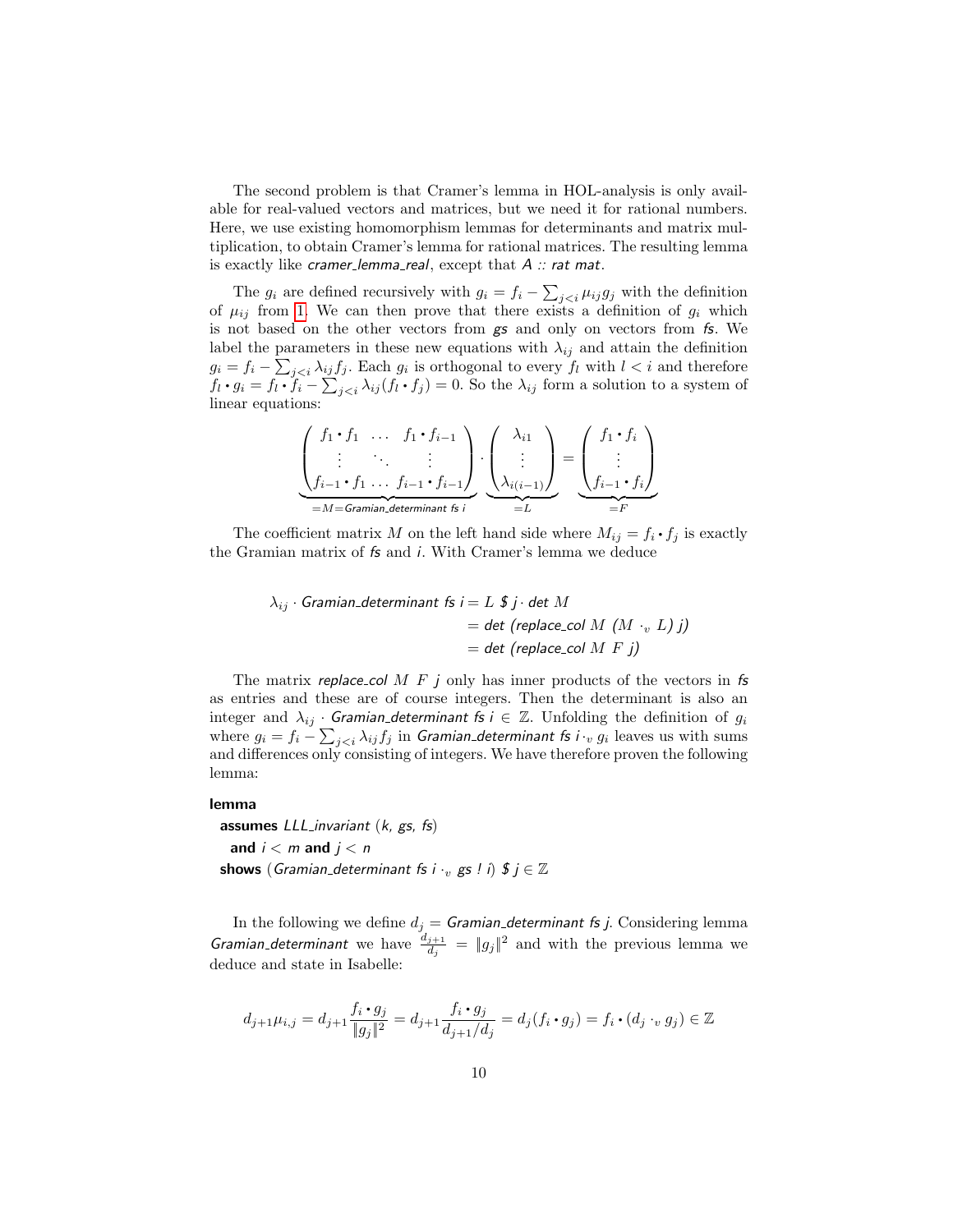lemma assumes  $LL$ Linvariant  $(k, gs, fs)$ and  $i < m$  and  $j < n$ shows Gramian\_determinant fs  $(Suc j) \cdot \mu$  fs  $i j \in \mathbb{Z}$ 

These lemmas now allow us to derive bounds on the numerators and denominators of all  $g_i$  and  $\mu_{i,j}$ . As the Gramian determinants are integers and as they are a multiple of the denominators of an  $g_i$  or an  $\mu_{i,j}$ , the denominators of the  $g_i$  and  $\mu_{i,j}$  must be bounded by the Gramian determinants. In combination with upper bounds for the rational numbers, we can easiliy derive an upper bound on the numerator. We can state these properties in Isabelle:

```
lemma quotient_of_bounds:
```
fixes *i::int* 

assumes quotient of  $r = (num, denom)$  and  $i \cdot r \in \mathbb{Z}$  and  $0 < i$  and  $|r| \leq b$ shows  $|num| \leq i \cdot b$  and denom  $\leq i$ 

```
lemma LLL_invariant_g_bound:
```
assumes LLL bound invariant outside (k, fs, gs) and  $i < m$  and  $j < n$ and quotient of  $(gs \, | \, i \, \$ \, j) = (num, \, denom)$ shows  $|num| \leq A^m$  and  $|denom| \leq A^m$ 

lemma LLL\_invariant\_mu\_bound:

assumes LLL\_bound\_invariant outside (k, fs, gs) and  $i < m$  and  $j < n$ and quotient of  $(\mu \text{ fs } i j) = (num, denom)$ shows  $|num| \leq 2^m \cdot m \cdot \mathcal{A}^{2m}$  and  $|denom| \leq \mathcal{A}^m$ 

Based on these bounds on the numerators and denominator, it was an easy task to derive the size-bounds on the numerators and denominators that are stated in the introduction in Lemma combined size bound.

At this point we have proven that we can infer polynomial size bounds from LLL bound invariant. Moreover, the Isabelle sources also contain formal proofs for the one remaining task, namely to show that *LLL bound invariant* is indeed an invariant that is maintained throughout the execution of the algorithm: during the execution of the for-loop in lines  $3-4$ , LLL bound invariant False  $(i, fs, gs)$  is satisfied; and outside the for-loop,  $LLL$ -bound invariant True  $(i, fs, gs)$  is satisfied.

# Acknowledgments

This research was supported by the Austrian Science Fund (FWF) project Y757. The authors are listed in alphabetical order regardless of individual contributions or seniority.